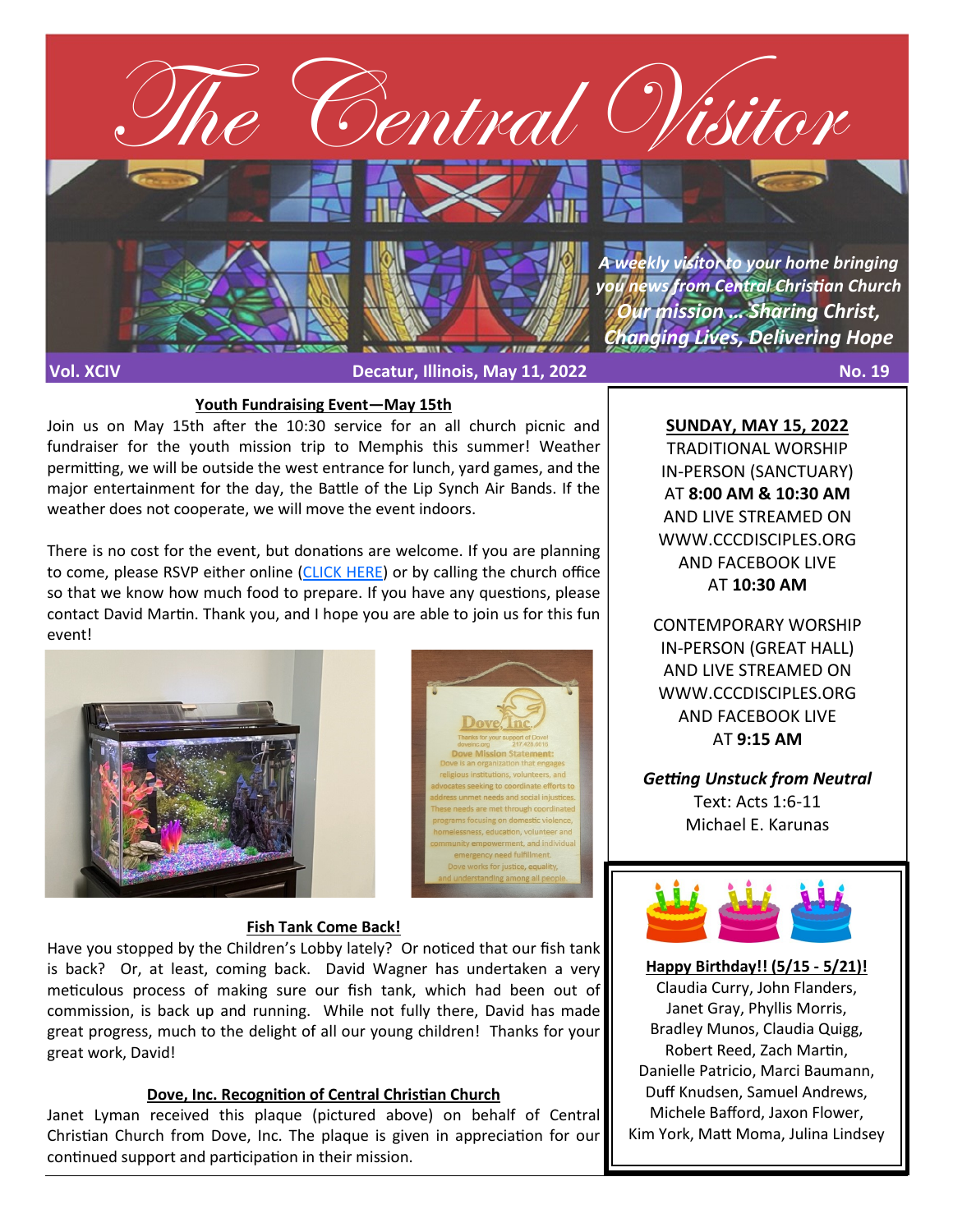## **Concerts at Central**

*Sunday, May 15, 2022, 3 p.m. and 7 p.m.*

## **Opus 24 Spring Choral Concerts**

Don't miss this special 30th anniversary celebration of Opus 24! This will be Milt Scott's last concert as the Director of Opus 24, as he is retiring. Come celebrate this fantastic vocal group. Refreshments to follow the concerts.

## **WE CELEBRATE OUR CHURCH STAFF!**

Dorcas Disciples (all mission-focused Central women) will host a Staff Appreciation Luncheon at 12 noon on May  $17<sup>th</sup>$  in the Great Hall. Disciples will gather at 11:15 a.m. for a brief business meeting and then celebrate the dedicated service of our church staff with a yummy lunch at noon. Ellen Damery, Preschool Director, will give us a quick report on the fall restart of our terrific preschool! Please RSVP by Monday, May 9th to Nancy Ellen Taylor at 217 -872-9174 or [xstr@sbcglobal.net](mailto:xstr@sbcglobal.net) to make sure we have enough delicious food. Hope to see you May 17th!

### **Kiwanis Chicken Dinner**

The early-bird and noon Kiwanis clubs will be holding a Nelson's Chicken Dinner fundraiser on Wednesday, May 18 with Central being the pick-up location. Each meal order is \$12.00 and meals can be picked up between 5:00 – 7:00 p.m. Orders can be made online by using the link below and must be made by May 11 at noon. **Fundraiser** [Food | Nelson's Catering | Spring](https://nelsonscatering.com/kiwanis)[field IL \(nelsonscatering.com\)](https://nelsonscatering.com/kiwanis)

### **Spring Events for Children, Youth, and Families**

Sunday, May 22 8:00, 9:15 and 10:30 services – Graduation Sunday. We will celebrate the end of the school year for all students of all ages!

# Minister's Article

### *Setting the Table – New Projects*

As I shared in this space last week, we are preparing for a new capital campaign at Central. Gifts, pledges and donations to this campaign are kept separate from those to our annual operating fund. A re-cap of the overall goal and theme:



2022-2025 *Setting the Table* Goal: \$475,000

Dates: July 1, 2022 – June 30, 2-2025 \$230,000 toward debt reduction (at the end of this campaign, we anticipate having 81% of the debt paid)

\$197,500 toward new projects

\$47,500 toward outreach

In the area of "New Projects," here is a list of what the campaign proposes to address. These are based on suggestions from the congregation. Suggestions not included within the campaign are being addressed in other ways. Please come to the roundtable presentations and hear more about these projects. Estimated costs are in included.

### **Sanctuary**

- Larger and elevated A/V booth. \$18,000

- Improve the livestream equipment (mounted cameras to replace current and obstructing camera and tripod); Space for formal video booth in the same area. Better choir microphones. Installation of video monitors. \$36,000
- Painting in sanctuary \$26,000

### **Downstairs**

- Renovation of the Heritage Center.  $$80,000$ (Address lights, ceiling, flooring, wall patch/repair, counter and/or wet bar and/or dry bar, lift, fireplace. Plan: use \$5,000 from current campaign for sketch of what all could be done. Then determine what we want to have done for the \$80,000.
- Re-sealing Stained Glass Windows in Great Hall (Protective shield in  $front of glass$ )  $$11,000$

## **Outside**

- **-** Roof repairs \$7,000
	- (for all flat roofs not including admin. wing)
	- Raise or replace walkway  $$10,000$  (Max)
		- (from the North parking area to the West Entrance)
	- Repair / Restore Carillon \$15,000

Blessings – Michael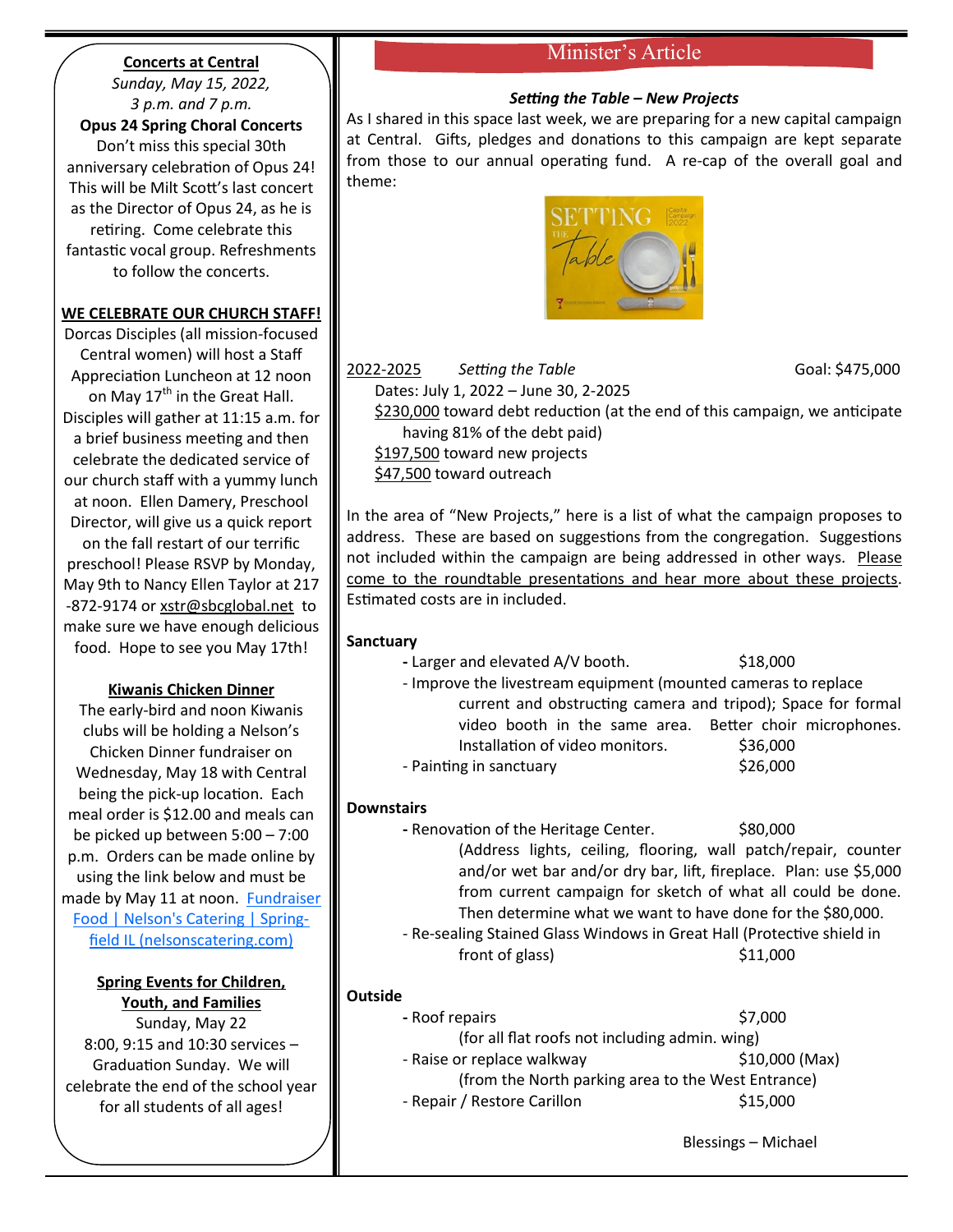### **Capital Campaign Roundtable Presentations**

Make sure to come to one of the Roundtable Presentations for our new capital campaign – *Setting the Table, 2022-2025.* All will be held in the Connection Café. The fact that the Sunday presentations are in the morning is meant to accommodate worshippers at our different services. If you cannot make one of the dates we have listed, please contact the office and we will do what we can to accommodate you.

| Sunday  | May 15 | $9:15$ a.m. |
|---------|--------|-------------|
| Sunday  | May 15 | 10:30 a.m.  |
| Tuesday | May 17 | 6:00 p.m.   |

## **INVITATION TO ATTEND ECCLESIA/FELLOWSHIP ADULT SUNDAY SCHOOL CLASS May 15th, Room 340, 9:15—10:15 a.m.**

During the pandemic, the Ecclesia/Fellowship Adult Sunday School Class suspended meeting as a class. We are reorganizing and would like for you to join us. We enjoy fellowship and Bible study using the "Seasons of the Spirit" Revised Common Lectionary materials. We would love to have you join us. Just show up and you will be warmly welcomed! Hope we see you there!

### **Volunteers Needed May 14 at Good Samaritan Inn**

 Volunteers from Central Christian will prepare and serve lunch at the Good Samaritan Inn on Saturday, May 14th. The crew needs 5-6 workers 8 a.m. to 10:30 a.m. for food preparation and 12-14 people for serving lunch 11 a.m.— 1 p.m. And all workers are invited to stay and enjoy lunch after the serving line closes! If you can help, please sign up at www.cccdisciples.org/resources/ events/ or click [HERE](https://cccdisciples.shelbynextchms.com/external/form/38e9100d-10b1-486f-9f99-11ac163a87a2) or call the church office. A sign-up sheet will also be available at the Welcome Center. Dave Wagner, (217) 433-2367, and Shirley Swarthout, (217) 620-3246, head up Central's volunteer team. Please contact one of them if you have questions.

### **Small Groups this Week**

*If you're in a small group, let us know what your small group's focus is for the week, and we'll let others know about it! If you would like to attend any of these groups, simply show up! If you would like more information before attending, let us know [\(central@cccdisciples.org\)](mailto:central@cccdisciples.org).* 

Tuesday Journeymen (men's bible study) Connection Café at 7:00 a.m. Conversation led by Brian Maple, Jim Fitzpatrick or Pastor Michael

Thursday Journeymen (men's bible study)

Connection Café at 4:00 p.m.

The Thursday Journeymen will be discussing faith responses to Roe vs. Wade and all of the events surrounding the recently leaked Supreme Court draft of a pending decision. What does Scripture have to say to us? How do we respond to voices on both sides of this volatile issue? Do men have a place at the table when discussing this topic?

Koinonia (mixed small group) Room 412 at 5:30 p.m. Discussing Tony Evans book "Kingdom Disciples" (focus on leading a Christcentered life and sharing faith with others).



### **Sunday (15)**

 8:00-Traditional Worship, Sanctuary 9:15-Contemporary Worship, Great Hall & Facebook Live & Live Stream 9:15-Capital Campaign Roundtable, C.C. 10:30-Traditional Worship, Sanctuary & Facebook Live & Live Stream 10:30-Capital Campaign Roundtable, C.C. 12:00-All-Church Youth Missions Fundraiser Picnic 3:00-Opus 24 30th anniversary concert, **Sanctuary**  7:00-Opus 24 30th anniversary concert **Sanctuary Monday (16) Tuesday (17)** 7:00-Journeymen, Connection Café 9:30-Christcare Stitchers, 3R 9:30-Card Ministry, 340 11:00-Support Staff Meeting 11:15-Dorcas Meeting, Disciples Room 12:00-Dorcas Staff Appreciation Luncheon, Great Hall 6:00-Concert Series Committee, Disc. Rm. 6:00-Capital Campaign Roundtable, C.C. **Wednesday (18)** 10:00-Ministers' Meeting 5:00-Kiwanis fundraiser pick up 5:30-Church Council Committee Mtg. **Thursday (19)** 10:00-Alanon, 340 4:00-Journeymen 2, Connection Café 5:00-Koinonia, 412 5:00-Christian Ed. Comm., 340 6:00-Brass Choir, Disciples Room 7:00-Chancel Choir, Choir Room **Friday (20) Saturday (21) Sunday (22) - Graduation Sunday!** 8:00-Traditional Worship, Sanctuary 9:15-Contemporary Worship, Great Hall & Facebook Live & Live Stream 10:30-Traditional Worship, Sanctuary & Facebook Live & Live Stream

**Counting On You Sunday, May 8, 2022** Total worshipping online = 78 Total worshipping in-person = 301